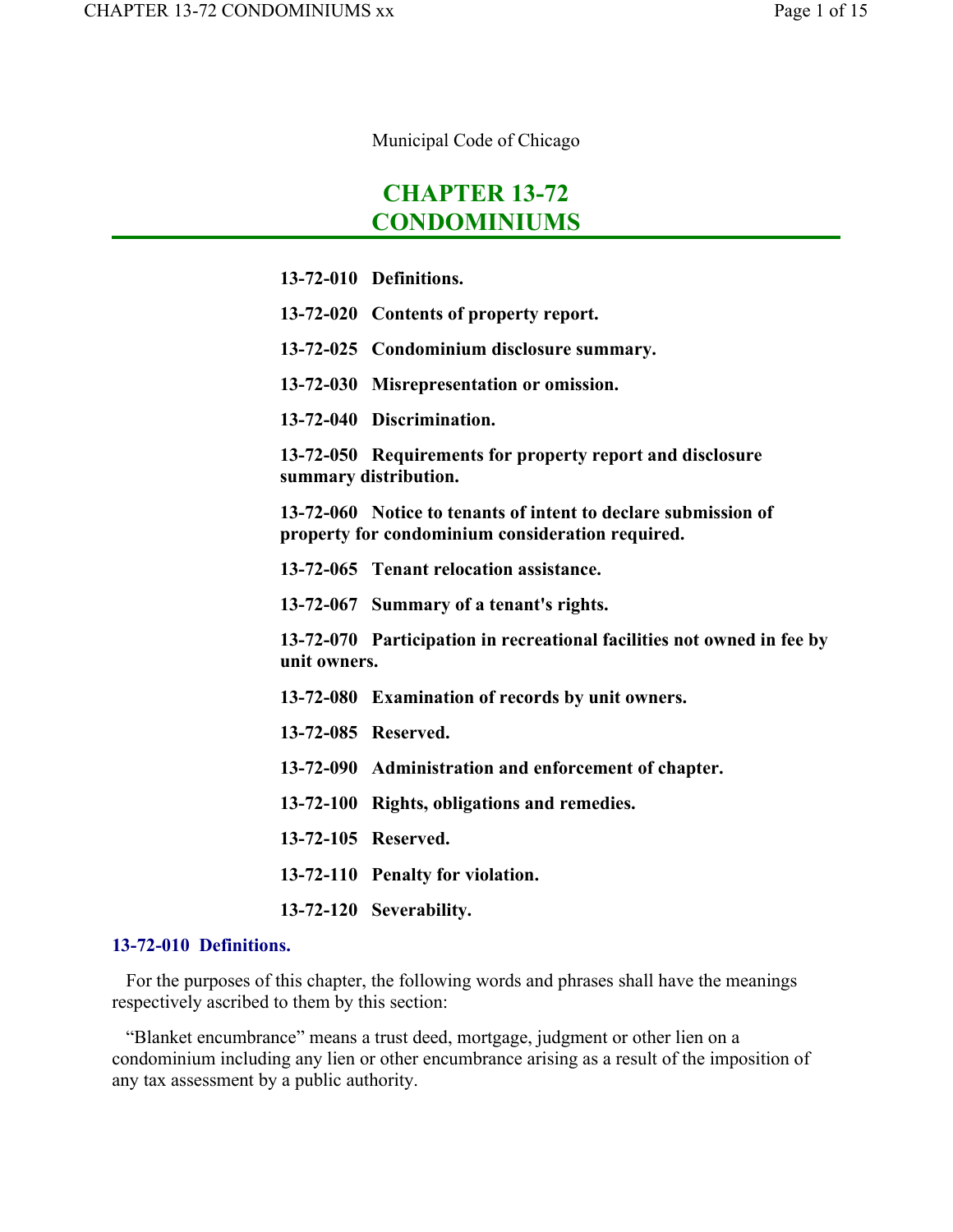"Board of managers" means the board of managers provided and referred to in the Illinois Condominium Property Act.

 "Closing of the sale" means the operation of transferring ownership of a condominium unit to the purchaser from the developer.

"Commissioner" means the commissioner of business affairs and consumer protection.

 "Common elements" means all of the condominium except the condominium units. "Common elements" also includes limited common elements.

 "Condominium" means a form of property established pursuant to the Illinois Condominium Property Act.

 "Condominium Disclosure Summary" or "Disclosure Summary" means the summary required in accordance with Section 13-72-025.

 "Condominium project" means the sale of or plan by a developer to sell or the offering for sale of residential condominium units in an existing building or building to be constructed or under construction, and shall include a conversion condominium.

 "Condominium unit" or "unit" means a separate three-dimensional area within the condominium identified as such in the declaration and on the condominium plat and shall include all improvements contained within such area except those excluded in the declaration.

 "Conversion", "convert", or like words means the offering for sale by a developer or his agent of a condominium unit occupied or rented for any purpose by any person before commencement of a condominium project which includes such unit.

"Declaration" means the declaration referred to in the Illinois Condominium Property Act.

 "Developer" means any person who submits property legally or equitably owned by him to the provisions of the Illinois Condominium Property Act including any successor to such developer's entire interest in the property; or any person who offers units legally or equitably owned by him for sale in the ordinary course of his business.

 "Offering" means any inducement, solicitation, advertisement, publication or announcement by a developer to any person or the general public to encourage a person to purchase a condominium unit in a condominium or prospective condominium.

 "Property report" means the property report required in accordance with Section 13-72-020 of this chapter.

 "Prospective purchaser" means a person who visits the condominium project site for the purpose of inspection for possible purchase or who requests the property report or disclosure summary.

 "Residential condominium unit" means a condominium unit arranged, designed, used or intended to be used primarily for residential occupancy.

 "Conversion condominium," "Parcel," "Person" and "Record" have the same meaning ascribed to those terms in the Illinois Condominium Act, 765 ILCS 605 et seq., as amended.

 "Landlord," "Rent," "Rental Agreement" and "Tenant" have the same meaning ascribed to those terms as in Section 5-12-030.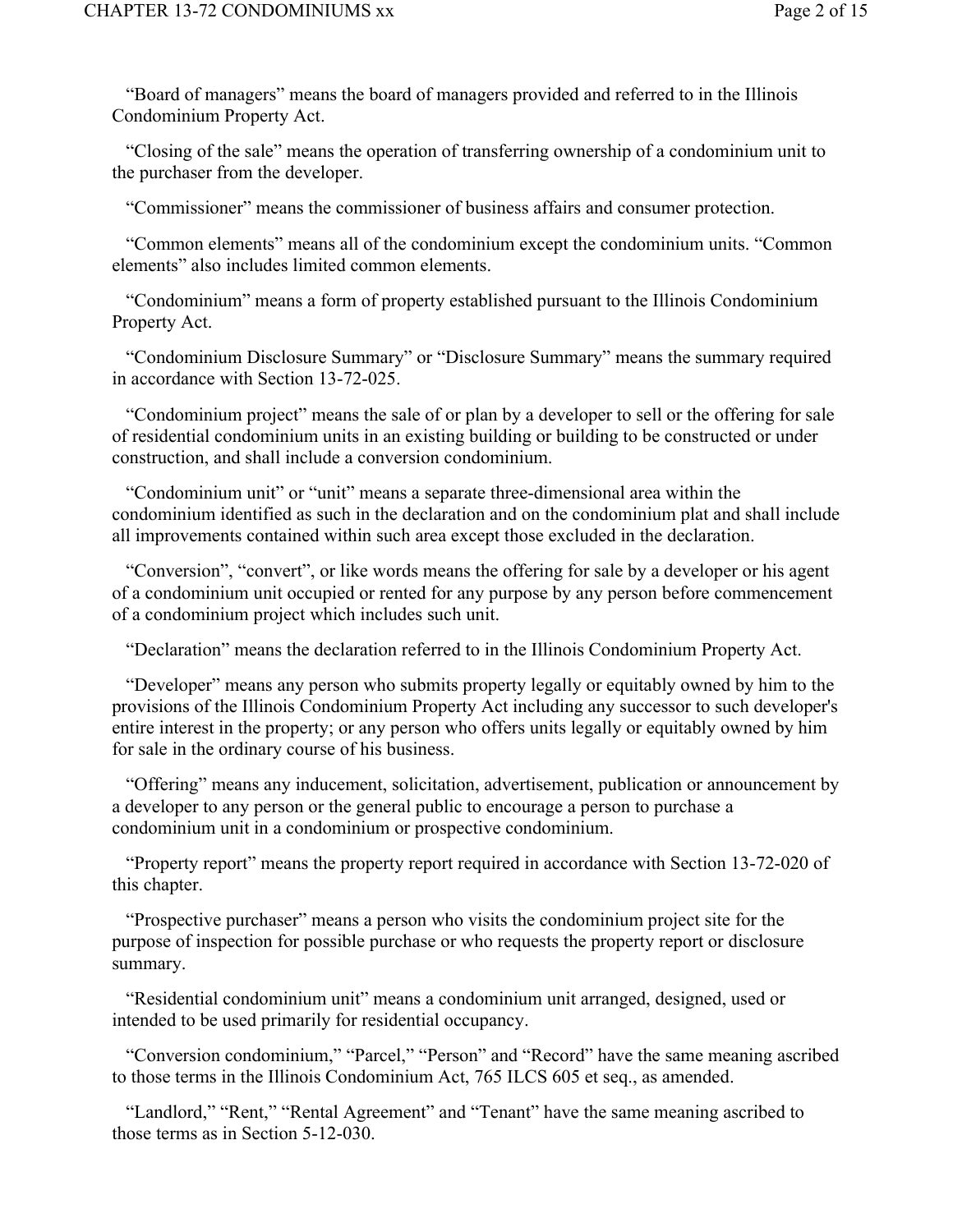(Prior code § 100.2-1; Amend Coun. J. 5-4-11, p. 118299, § 3; Amend Coun. J. 11-16-11, p. 13798, Art. X, § 3)

## 13-72-020 Contents of property report.

A property report shall contain the following:

(A) A statement indicating name and address of:

 (1) The developer and legal and beneficial owner, if different, of the land and improvements, including all general partners of a partnership or principal executive officers and directors of a corporation; provided that for any property report for a condominium project for which a declaration is recorded on or after January 1, 2012, the property report shall also include, if a partnership or limited partnership, the names and addresses of all general partners; if a corporation, the names and address of all principal executive officers and directors, or, if a limited liability company, the names and addresses of all members and managers; provided further that whenever a stock or beneficial interest is held by a corporation, partnership, limited partnership, limited liability company or any other legal entity, other than a natural person, such shareholder or beneficiary shall also make such disclosures as required by this section;

 (2) Interim and permanent mortgages or construction lenders secured by a blanket encumbrance;

 (3) The principal sales and management agents, attorneys, accountants, architects, engineers and contractors for the project;

(B) A description of all property and improvements including the following:

 (1) Map, plat, or architect's drawing showing location and dimensions of the condominium project and the land it occupies together with all improvements, including recreational facilities, proposed construction and present and planned location of streets and driveways;

 (2) The share of ownership of each unit in the common elements. The identity of owners of such condominium unit including the percentage of former renters who have purchased or contracted to purchase a condominium unit when the property is a conversion, if known. If such units are owned in trust or by nominees, the beneficiaries or principal shall be named, if known;

 (3) A description of all of the common elements in the project including a description of all existing and proposed recreational facilities, and other such facilities within the project. Limited common elements, if any, and their ownership shall also be indicated;

 (4) A description of the nature and ownership of all improvements occupying the same zoning lot but which are not part of the condominium;

 (5) Location, nature and ownership of easement streets and driveways on or contiguous to the condominium;

 (6) The identification of drawings, architectural plans and other suitable documents setting forth the necessary information for location, maintenance and repair of all condominium facilities and equipment, to the extent these documents exist, their location, and times at which they may be inspected;

 (7) Projected initiation and completion dates, for proposed construction, renovation and conversion;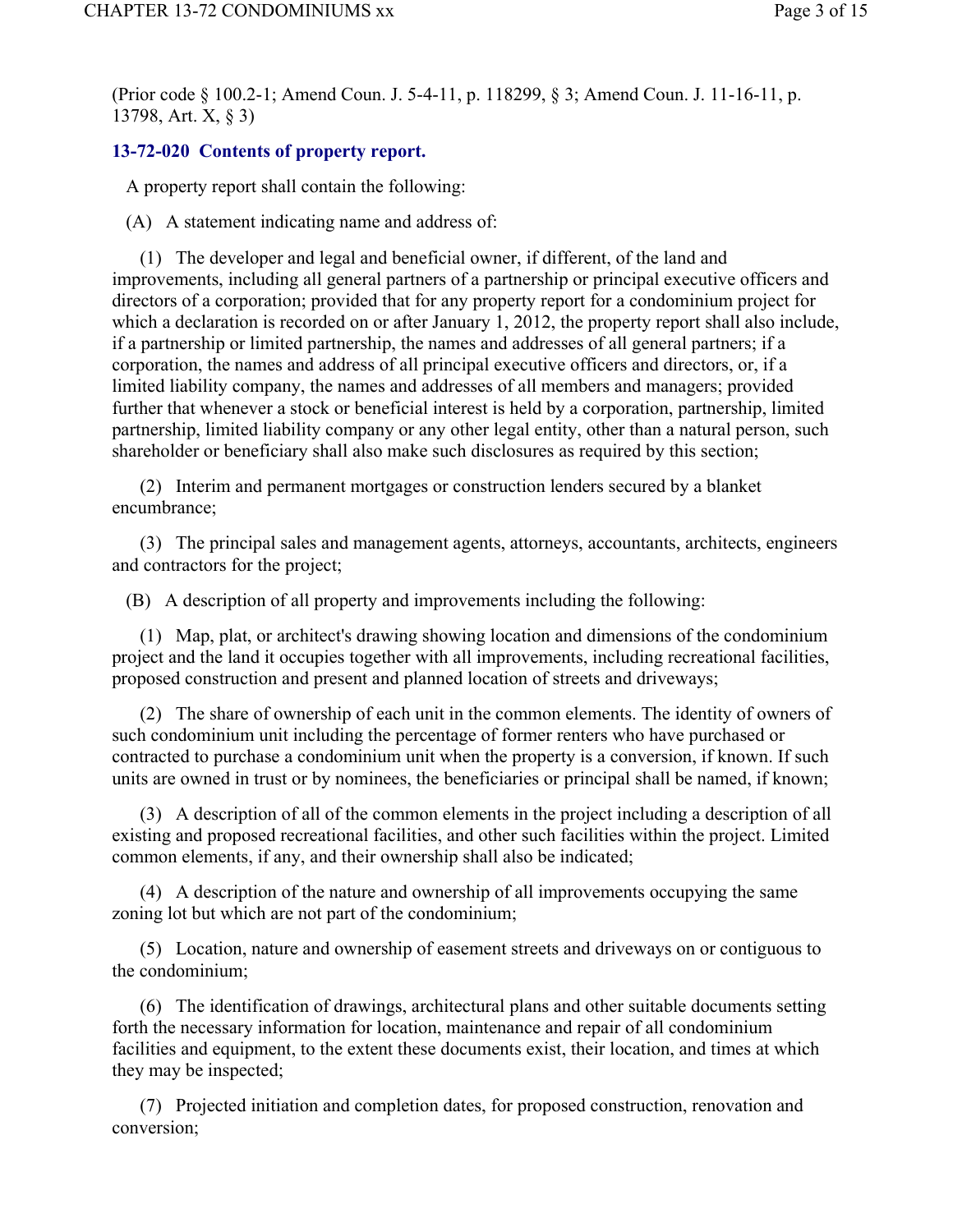(8) A description of limitations upon uses permitted in individual condominium units as contained in the declaration, and bylaws of the condominium association and applicable zoning provisions. Such description shall state whether or under what conditions the condominium units may be rented together by the unit owner;

 (9) Statement as to whether a purchaser may purchase more than one unit and under what circumstances or conditions;

 (10) Statement of legal ownership, listing all restrictions, notices, lis pendens and encumbrances of record;

 (C) Method of timing of transfer of control of the condominium to the board of managers and the nature and extent of any interest retained by the developer thereafter;

 (D) A statement disclosing the existence of penalties if the construction, renovation, or conversion or completion date is not met and the additional costs to be imposed upon unit owners if such date is not met;

 (E) The nature and extent of any protection of a purchaser if the developer defaults on blanket encumbrances;

 (F) A statement of any litigation which would affect the condominium or the developer's ability to convey clear title;

 (G) A statement of the current taxes and estimated changes in the tax assessment of the condominium units which buyers may encounter during the first two years.

 (H) Copies of the forms of sales documents applicable to the individual units, including but not limited to:

(1) Basic purchase contract form being used by the developer;

- (2) Deeds of conveyance;
- (3) Deed of trust, mortgage and promissory note, if any;

 (I) Statement of sales prices, terms, options and conditions of sale of each unsold unit, including estimated closing and settlement costs and transfer taxes;

 (J) Statement of estimated monthly payments for each unit to be itemized as to taxes, utilities, operating costs, assessments, parking, recreational facilities and all other payments in the first year after the projected date of assumption of control by the board of managers.

 (K) If financed by the developer, the proposed financing of each unit, including percent of sales price required for down payment, duration of the loan interest rate, service charge, appraisal charge, closing charges, and total monthly payment;

(L) A description of all appliances and personal property included with each unit;

(M) (1) Copies of the following documents:

 (a) The declaration and plat. However, prior to the recordation of the declaration, a preliminary declaration and plat may be supplied, provided it is accompanied by a statement in type size and style equal to at least ten point boldface type as follows: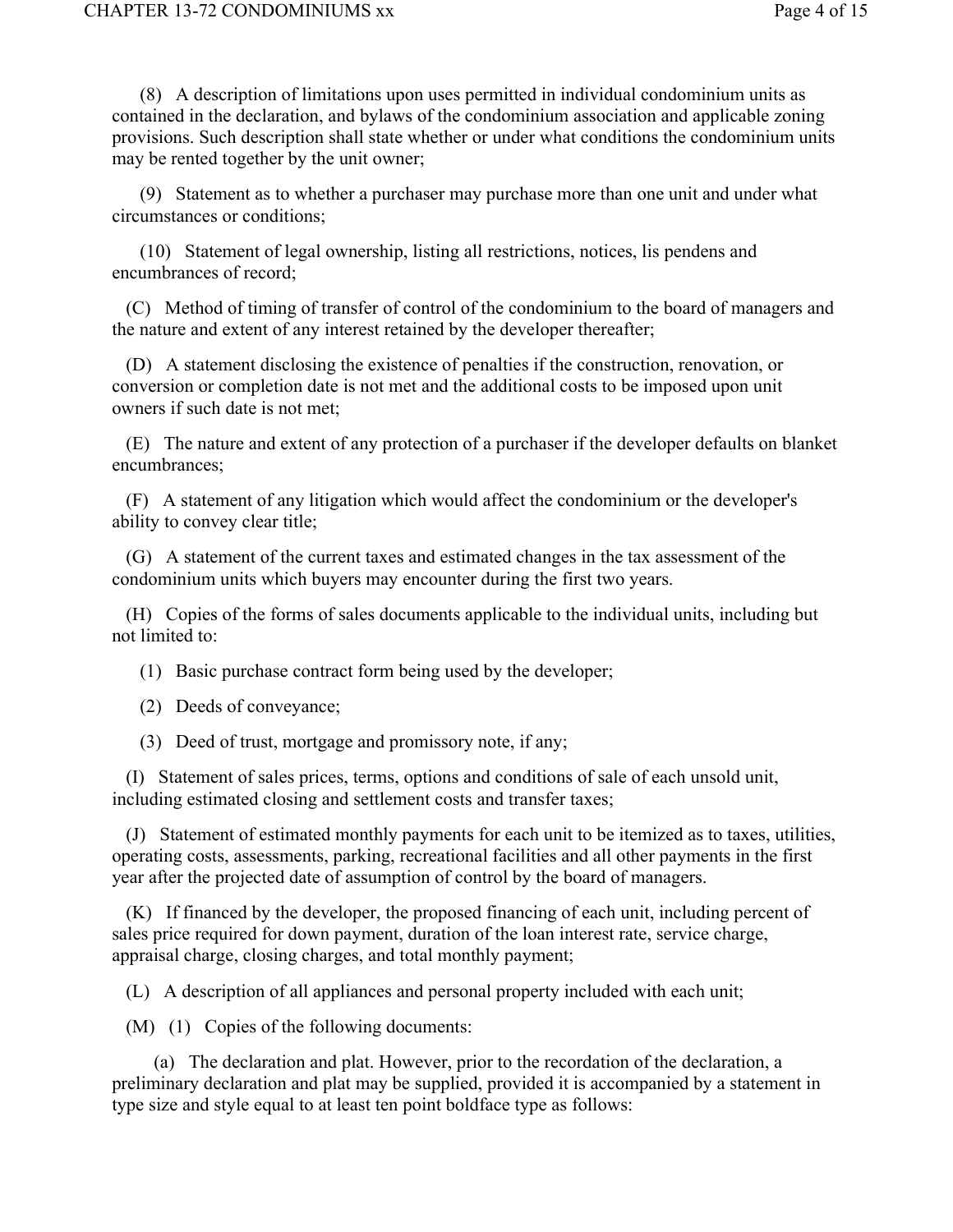### THE DESCRIPTION OF UNITS AND PERCENTAGE OF OWNERSHIP INTEREST IN COMMON ELEMENTS HEREIN IS PRELIMINARY AND MAY BE CHANGED IN MATERIAL RESPECTS UPON THE RECORDING OF THE DECLARATION AND PLAT.

(b) The articles of incorporation or charter of the condominium association, if any;

(c) The bylaws and regulations of the condominium association;

(2) The description of the following documents:

 (a) Any leases of real or personal property in the condominium expiring later than two years after the first unit is offered for sale;

 (b) Any management contract, employment contract, insurance policy, or other contract affecting the use, maintenance or access of all or part of the condominium expiring later than two years after the first unit is offered for sale;

 (c) The coverage and amounts of insurance policies applicable to the condominium, maintained by or on behalf of the developer;

 (N) A statement of management and expected management costs of the condominium including:

(1) Name of management agent, if any, and the services the agent will perform;

 (2) Length of term of any management contract, its costs, and the circumstances if any, under which the charges may be increased;

(3) The conditions, if any, under which the contract may be cancelled or terminated;

 (4) A statement stating the relationship between the developer and the management firm and their respective corporate officers and controlling interests, if any;

 (O) An estimated operating budget, including the basis on which each item included in such operating budget was formulated for the condominium projected for a period of one year from the expected date that control of the condominium project passes to the board of managers. The operating budget shall include at least the following:

(1) Operating costs

**Utilities** 

Heating fuels

Janitorial services

Trash and garbage disposal

Ground and building maintenance

Security

Maintenance and operation of recreational and other facilities

Building insurance

Elevator maintenance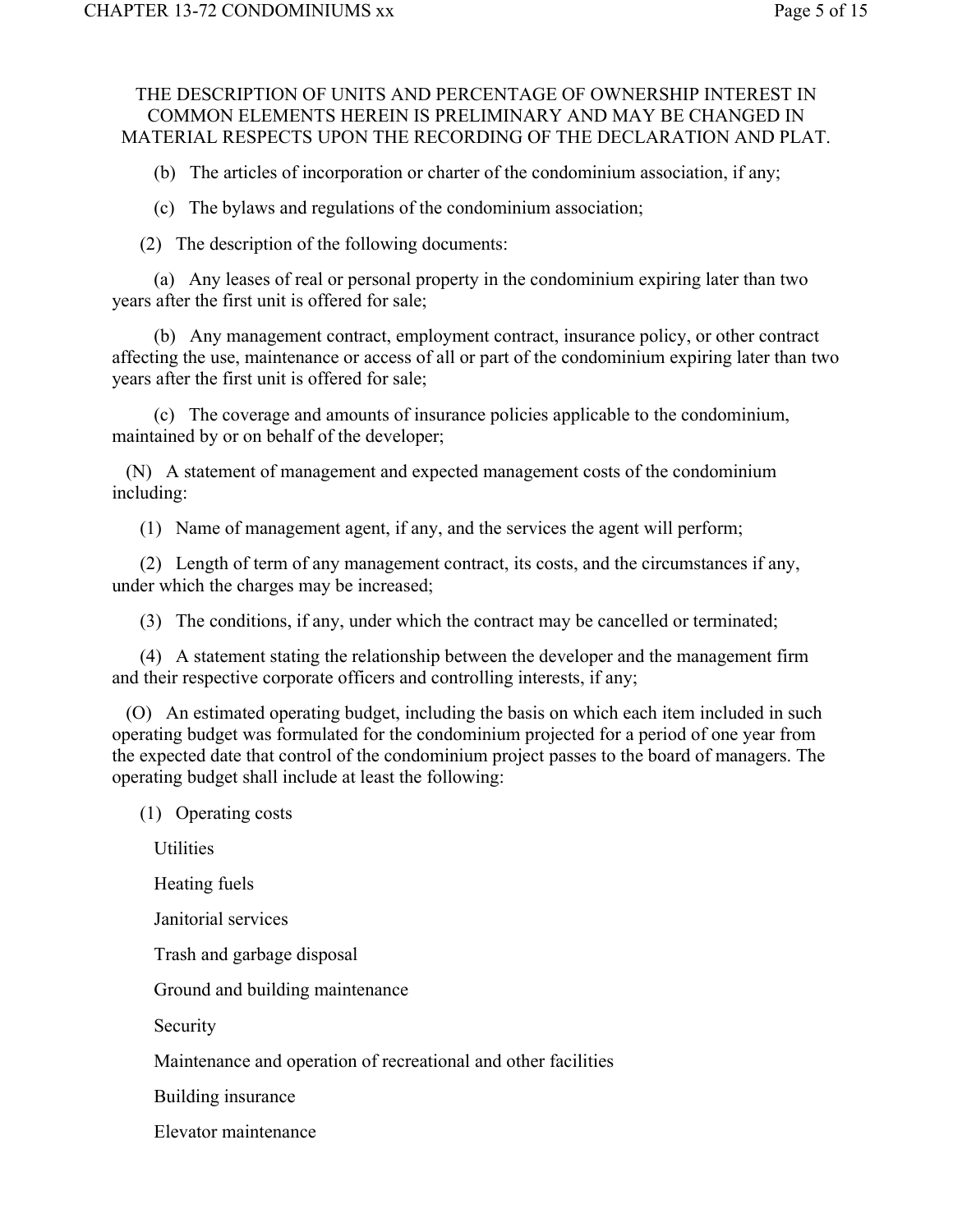Sidewalks and street maintenance

Other operating costs

(2) Management costs

Accounting and bookkeeping services

Legal services

Management fees

(3) Reserve costs

Reserve for improvements

Reserve for unexpected repair work

Reserve for replacement and upkeep of common area and facilities

Reserve for taxes and special assessments.

 If no reserve is provided for any one or more of the costs listed herein, the following statement must be inserted in the property report in a type the size and style equal to at least ten point bold type:

### THE DEVELOPER HAS NOT PROVIDED A RESERVE FOR CERTAIN POSSIBLE FUTURE COSTS OF THE CONDOMINIUM IN HIS BUDGET. ACCORDINGLY, IT MAY BE NECESSARY TO PROVIDE FOR A SPECIAL ASSESSMENT TO ALL CONDOMINIUM UNIT OWNERS TO PAY FOR SUCH COSTS SHOULD THEY OCCUR.

 (P) Provisions, if any, the developer has made to cover the proposed operations and maintenance budget in the event an insufficient number of units are sold;

 (Q) (1) If a condominium conversion, a report from a qualified licensed engineer or registered architect describing the condition and expected useful life of the roof, foundation, external and supporting walls, mechanical, electrical, plumbing, heating, and structural elements and all other common facilities, together with an estimate of repair and replacement costs, for those items needing repair or replacement, at current market prices. This report shall include the approximate dates of installation of the facilities listed above and the dates of major repairs to such facilities. There shall be attached to such report (1) a statement of the developer that no notice of violations of the building provisions of the Municipal Code pertaining to the condominium building have been received by the owner or his predecessors for ten years preceding the property report and its latest amending or (2) a list of all notices of violations of the building provisions of the Municipal Code received, together with a detailed statement of all violations referred to in such notices, for the prior ten years;

 (2) For all condominium projects which are not a condominium conversion and for which a declaration is recorded on or after January 1, 2012, a report that is signed and sealed either by a licensed architect or engineer that certifies that the building plans are in compliance with the requirements of the applicable provisions of the building code, and that estimates the expected useful life of the roof, foundation, external and supporting walls, mechanical, electrical, plumbing, heating, and structural elements and all other common facilities;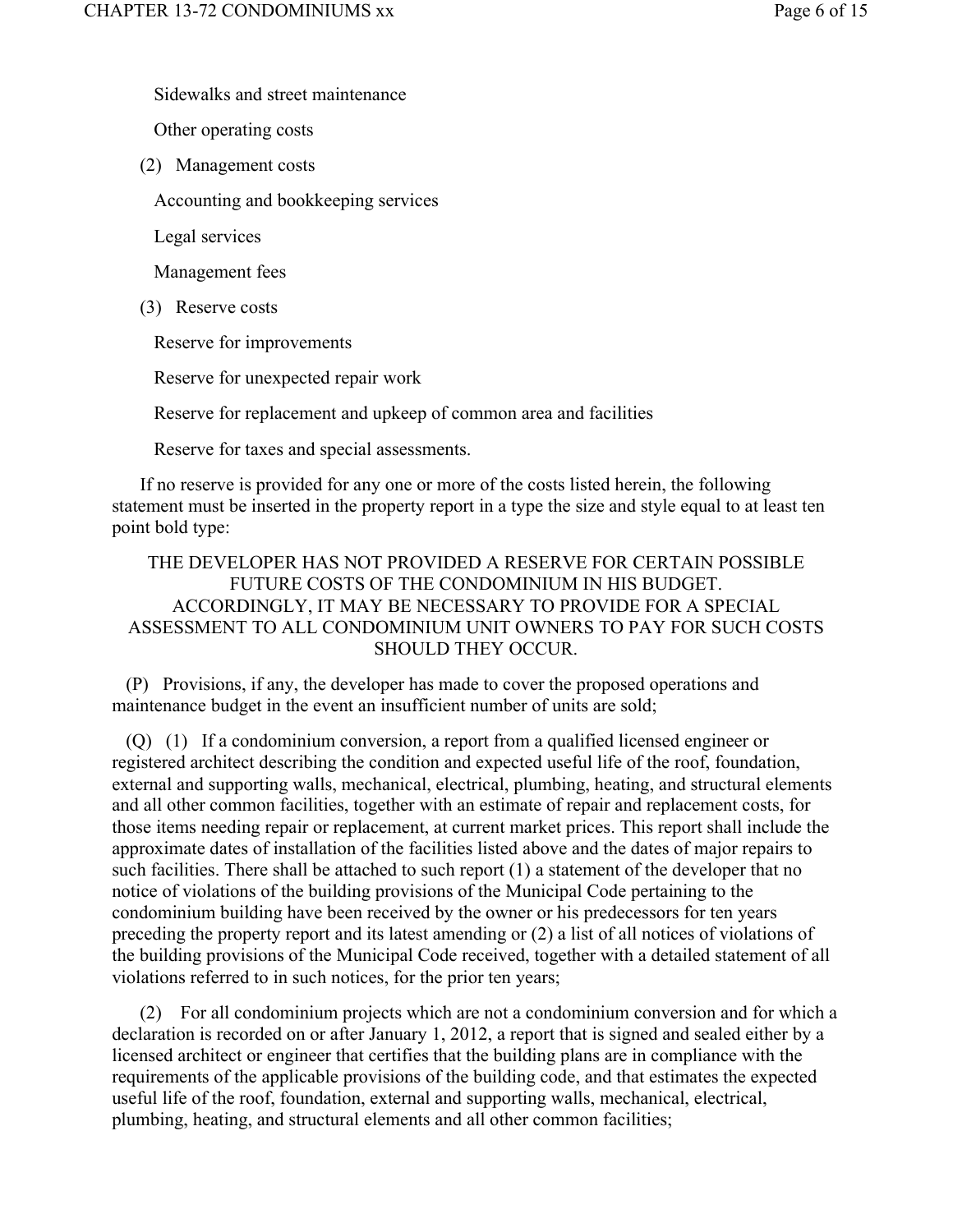(R) (1) A statement of whether, and under what circumstances, the unit owners are required to be a member of, support, or participate financially in recreational facilities, such as but not limited to health clubs, exercise rooms, swimming pools, party rooms and golf putting greens. If any such facility is not part of the common elements, the following warning shall be included in capital letters, in a type size and style equal to at least ten point bold type:

### THE (HERE NAME FACILITIES) ARE NOT INCLUDED IN THE COMMON ELEMENTS. THESE FACILITIES ARE AVAILABLE TO UNIT OWNER FOR (HERE DESCRIBE MONTHLY CHARGE AND INITIATION FEE). UNIT OWNERS ARE/ARE NOT (AS APPLICABLE) REQUIRED TO PARTICIPATE FINANCIALLY.

 (2) A description of the location, ownership, and availability to unit owners and the general public of accessory off-street parking associated with the condominium. If all of such parking facilities are not (a) part of the common elements or (b) divided as individual parking space among and designated as being part of the units, the following statement shall be included in a type and size and equal to at least ten point bold type:

### PARKING FACILITIES ASSOCIATED WITH THIS BUILDING ARE NOT OWNED BY THE UNIT OWNERS AND MAY BE SUBJECT TO BEING DENIED TO OR TAKEN FROM UNIT OWNERS.

 (S) A statement, if there are any restrictions upon the free sale, transfer, conveyance, encumbrance or leasing of a unit.

### THE SALE, LEASE OR TRANSFER OF YOUR UNIT IS RESTRICTED OR CONTROLLED.

 Immediately following this statement, there shall appear a reference to the documents, articles, paragraphs, and pages in the property report where the restriction, limitation or control on the sale, lease or transfer of units is set forth or described in detail.

 (T) A statement on the first page the following warning in capital letters, in a type size and style equal to at least ten point bold type:

CITY OF CHICAGO LAW SPECIFICALLY PROHIBITS ANY REPRESENTATION TO THE EFFECT THAT THE CITY HAS PASSED UPON THE MERITS OF OR GIVEN APPROVAL TO MAKE OR CAUSE TO BE MADE TO ANY PROSPECTIVE PURCHASER ANY REPRESENTATIONS WHICH DIFFER FROM THE STATEMENTS IN THIS PROPERTY REPORT. ORAL REPRESENTATIONS CANNOT BE RELIED UPON AS CORRECTLY STATING THE REPRESENTATIONS OF THE DEVELOPER AND ARE NOT BINDING ON THE DEVELOPER. REFER TO THE PROPERTY REPORT FOR BINDING REPRESENTATIONS.

 (U) The signature of the executive officer of the developer and statement affirming that the report and any supplements, modifications and amendments are true, full, complete and correct.

 The developer shall amend the property report from time to time when any material changes occur in any matter contained in such reports. Amendments shall be made as soon as practicable after such change occurs or the developer has reason to know of such change. Amendments shall be attached to reports subsequently distributed to prospective purchasers and shall be immediately distributed to all persons who have purchased or agreed to purchase condominium units.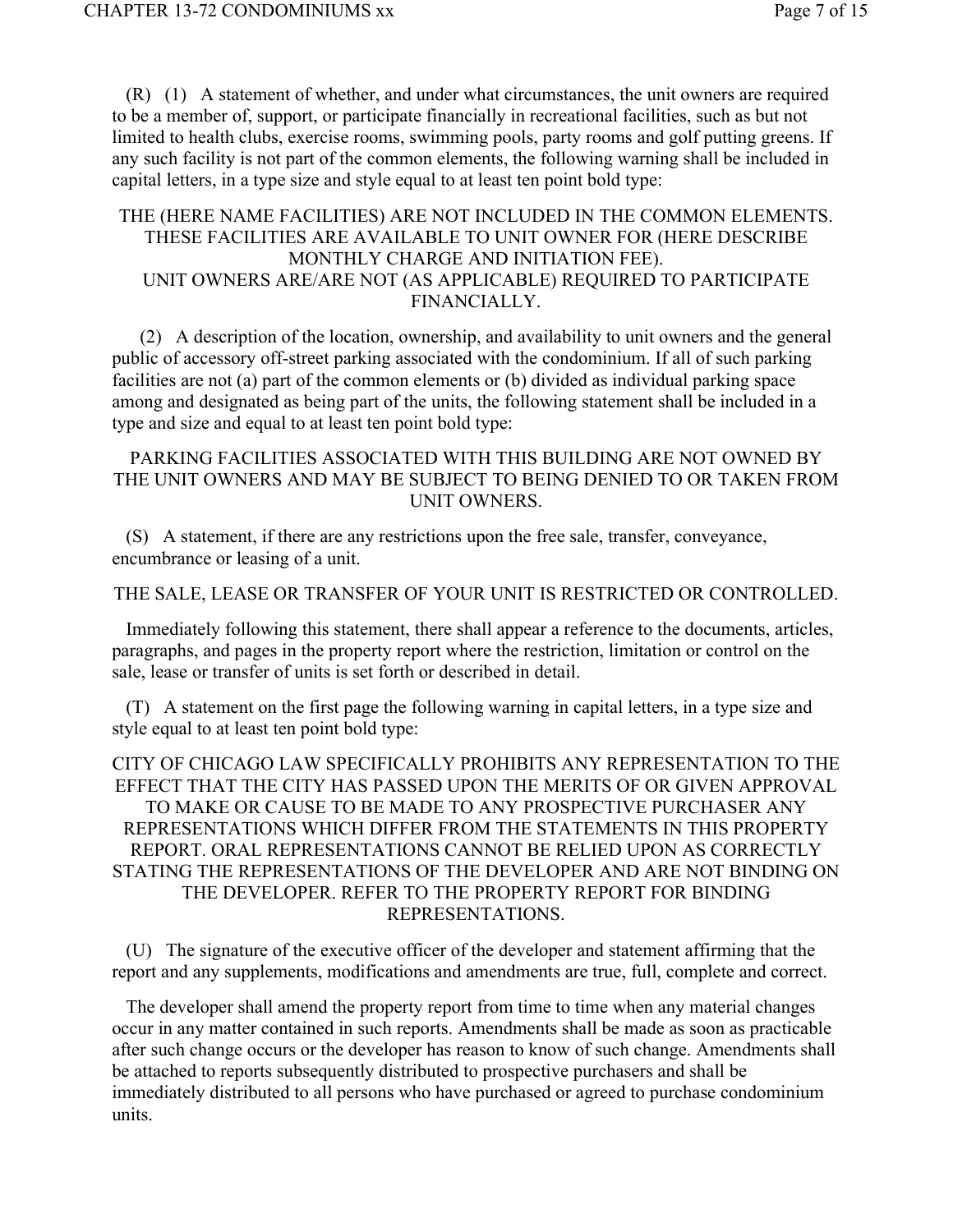No later than 30 days prior to the recording of the declaration and plat, the developer shall give notice of any material changes in said declaration and plat as described in the property report to each person who has executed a contract to purchase a unit.

(Prior code § 100.2-2; Amend Coun. J. 5-4-11, p. 118299, § 3)

### 13-72-025 Condominium disclosure summary.

 (A) For a condominium project for which a declaration is recorded on or after January 1, 2012, the developer of the project shall prepare a condominium disclosure summary, which shall include a description of the following information:

- (1) The condominium property;
- (2) Parking;
- (3) Appliances, heating, air conditioning, and hot water equipment, including warranties;
- (4) Amenities and recreational facilities;
- (5) Estimated operating expenses, reserves and assessments;

 (6) If the project is a conversion condominium, a description of the renovation of the property, if any;

- (7) Limitations and restrictions on sale, lease or use of units;
- (8) Waste removal;
- (9) Telecommunications services;
- (10) Construction warranties;
- (11) Windows;
- (12) Type of masonry, if applicable;
- (13) Elevators, if any;
- (14) Security systems, if any;

 (15) A list of all contractors and subcontractors, including the state and city license or registration numbers of the contractors and subcontractors who worked on any part of the building for conversion or construction as a condominium project; and

(16) Any other pertinent information required by the commissioner.

 The developer shall attach to each disclosure summary a statement that notifies a prospective purchaser that, pursuant to the municipal code of Chicago, a certificate of occupancy that certifies that the unit complies with all applicable zoning or building code requirements may be required to be obtained, prior to occupying the residential condominium unit.

 The disclosure summary shall be in the form prescribed by the commissioner in rules and regulations.

 (B) The developer shall file a copy of the condominium disclosure summary with the commissioner no later than 90 days prior to the first offering for sale of any residential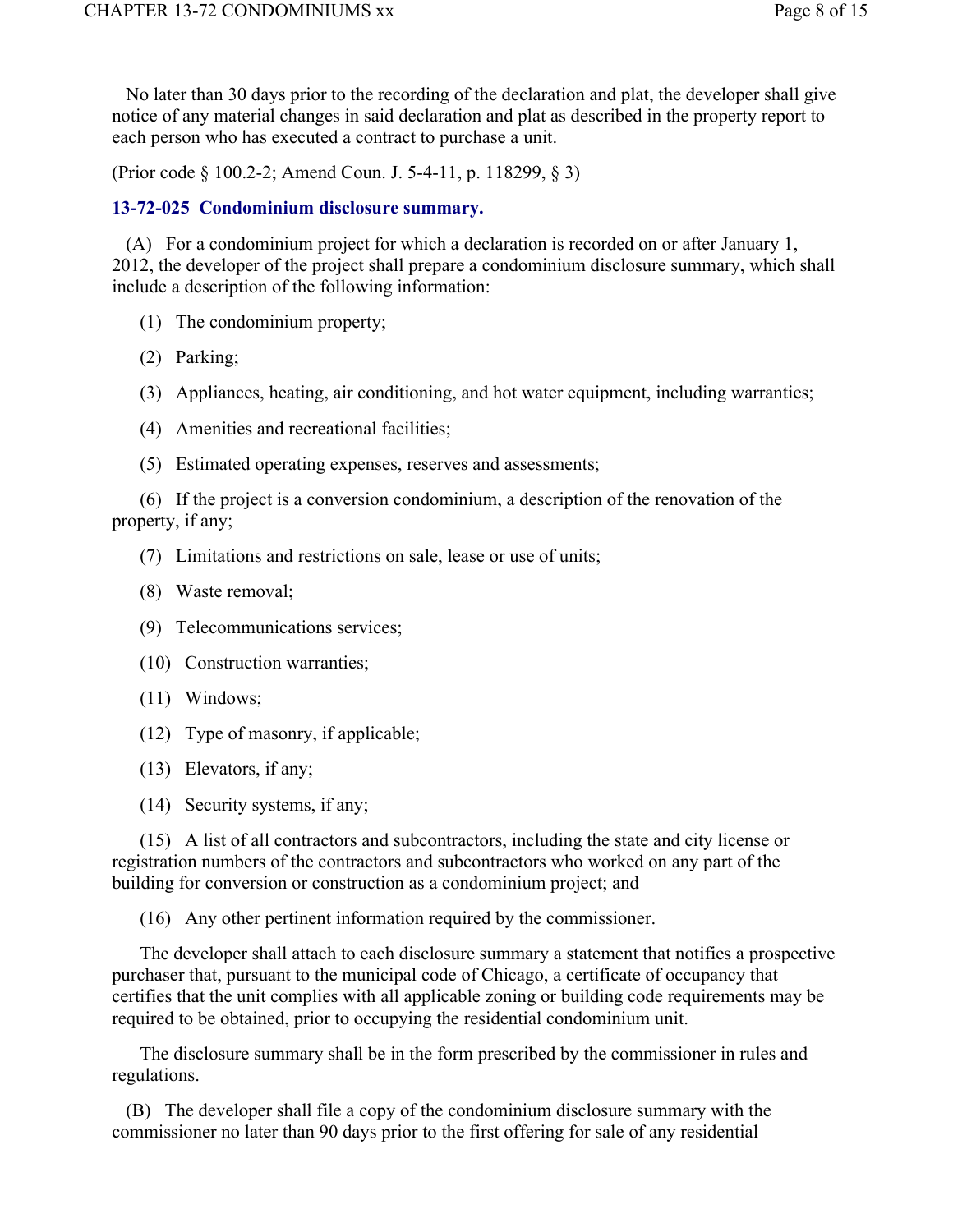condominium unit. Any material changes or amendments to the disclosure summary shall be filed with the commissioner within 30 days of the change or amendment.

(Added Coun. J. 5-4-11, p. 118299, § 3)

# 13-72-030 Misrepresentation or omission.

 No person shall with the intent that a prospective purchaser rely on such act or omission, advertise, sell or offer for sale any condominium unit by (a) employing any statement or pictorial representation which is false or (b) omitting any material statement or pictorial representation.

(Prior code § 100.2-3)

# 13-72-040 Discrimination.

 No person shall be denied the right to purchase or lease a unit because of race, religion, sex, sexual preference, marital status or national origin.

(Prior code § 100.2-4)

### 13-72-050 Requirements for property report and disclosure summary distribution.

 (A) Not later than the offering for sale of the first residential condominium unit, a developer of a condominium project of more than six units shall:

 (1) Have a property report available for distribution to each prospective purchaser and for examination by the commissioner. A developer may make a charge, not to exceed \$2.00, for each report so distributed;

 (2) Make available for inspection by prospective purchasers copies of all documents that were filed or required to be filed in connection with the condominium project with the recorder of deeds of Cook County;

 (3) Keep a receipt signed by each purchaser acknowledging that the person entering a contract to purchase has received and has had an opportunity to review the property report. Such receipts are to be kept on file in the possession of the developer for a period of three years from the date of signature of the purchaser and such receipts are subject to the inspection by the commissioner or the commissioner of business affairs and consumer protection at any reasonable time.

 (B) For all condominium projects, regardless of the number of units, for which a declaration is recorded on or after January 1, 2012, the developer shall comply with the requirements of subsection (A) of this section. In addition to the requirements of subsection (A), the developer shall\* make the disclosure summary available with marketing materials and distribute it at open houses and any showings; (ii) furnish the disclosure summary to a prospective buyer before the execution of any contract for the initial sale of a residential condominium unit; and (iii) keep a receipt signed by each purchaser acknowledging that the person entering a contract to purchase has received and has had an opportunity to review the condominium disclosure summary.

\* Editor's note– As set forth in Coun. J. 5-4-11, p. 118299, § 3. Intended text is probably: "...the developer shall: (i) make...." Future legislation will correct the provision if needed.

 (C) The board of managers shall keep a copy of the latest property report and condominium disclosure summary, if applicable, for seven years following the date of their initial distribution.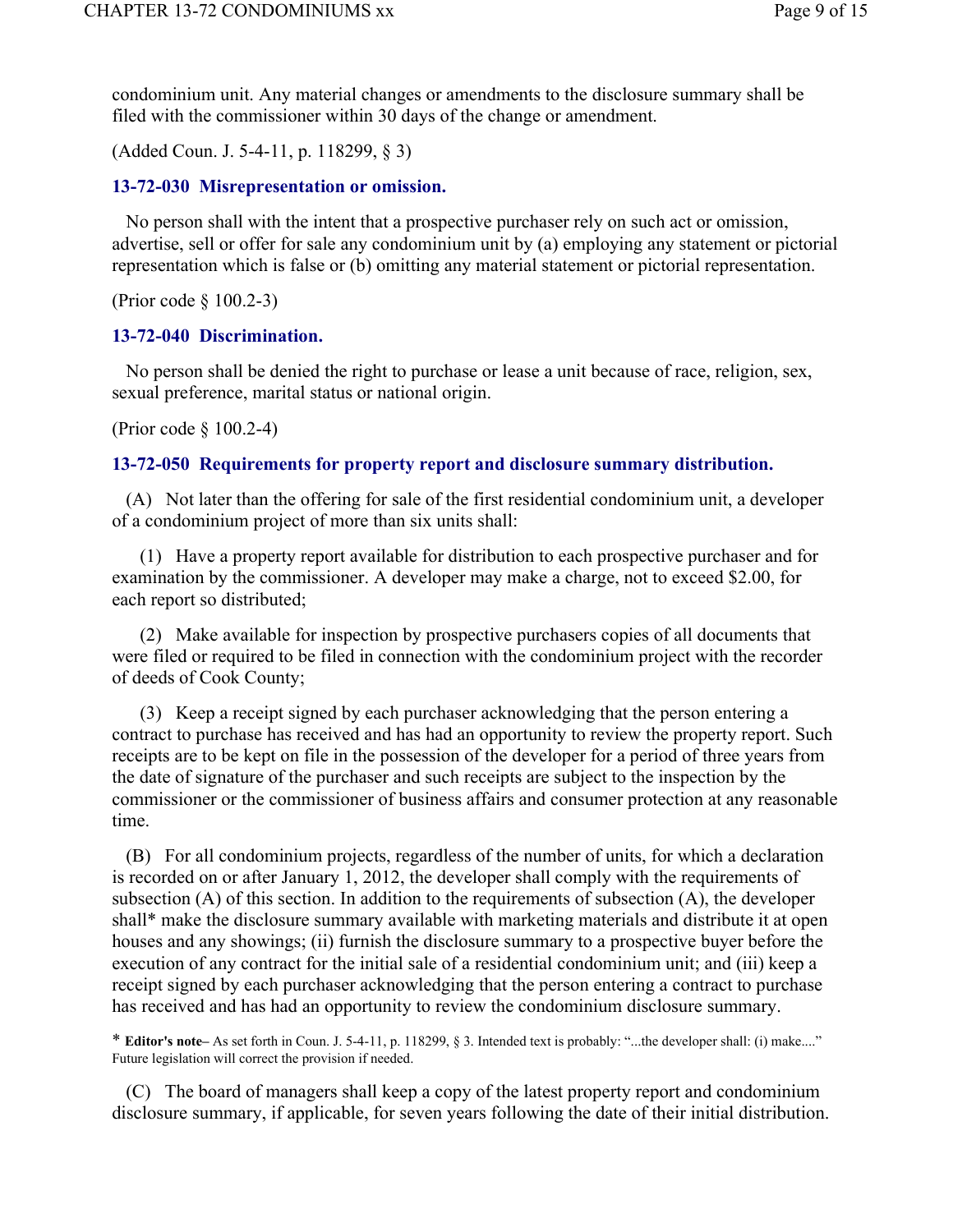Upon reasonable notice the property report shall be made available for inspection by any prospective purchaser of a unit from a unit owner.

(Prior code § 100.2-5; Amend Coun. J. 5-4-11, p. 118299, § 3)

### 13-72-060 Notice to tenants of intent to declare submission of property for condominium consideration required.

 (A) (1) Subject to subsection (A)(2), no less than 120 days prior to recording the declaration submitting the property to the provisions of the Illinois Condominium Property Act, a developer shall give notice of such intent to record to all persons who are tenants of the building on the property on the date notice is given.

 (2) For any condominium project for which a declaration is recorded on or after July 30, 2012, no less than 180 days, or in the case of any tenant who is over 65 years of age, or who is deaf or blind or who is unable to walk without assistance 210 days, prior to recording the declaration submitting the property to the provisions of the Illinois Condominium Property Act, a developer shall: (1) mail, by certified or registered mail, return receipt requested, a written notice of such intent to record, and attach to such notice the summary of a tenant's rights prepared by the commissioner pursuant to section 13-72-067, to all persons who are tenants of the building on the property on the date notice is given; and (2) post at all public entrances to the building, a statement that the property is being converted to condominiums and the tenants must receive notice, by certified mail, of such conversion and a summary of the tenant's rights. It is the duty of the developer to assure that the statement is posted at the required entrances for the entire tenant notice period required by this subsection  $(A)(2)$  prior to the recording of the declaration.

The developer shall: (i) keep all return receipts required by this subsection  $(A)(2)$  for a period of three years after the sale of the last unit in the condominium project; and (ii) at all times during the developer's business hours, and at all other times upon reasonable notice, make such receipts available for inspection by the commissioner.

(B) (1) Subject to subsection  $(B)(2)$ , any person who was a tenant as of the date of the notice of intent and whose tenancy expires other than for cause prior to the expiration of 120 days from the date on which a copy of the notice of intent was received by the tenant shall have the right to an additional tenancy on the same terms and conditions and for the same rental until the expiration of such 120-day period by the giving of written notice thereof to the developer within 30 days of the date upon which a copy of the notice of intent was received by the tenant; provided, that in the case of any tenant who is over 65 years of age, or who is deaf or blind or who is unable to walk without assistance, said tenant shall have the right to an additional tenancy on the same terms and conditions and for the same rental for 180 days following receipt of said notice of intent to record by giving notice as aforesaid.

 (2) For any condominium project for which a declaration is filed on or after July 30, 2012, any person who was a tenant as of the date of the notice of intent and whose tenancy expires other than for cause prior to the expiration of 180 days from the date on which a copy of the notice of intent was received by the tenant shall have the right to an additional tenancy on the same terms and conditions and for the same rental until the expiration of such 180-day period by the giving of written notice thereof to the developer within 30 days of the date upon which a copy of the notice of intent was received by the tenant; provided, that in the case of any tenant who is over 65 years of age, or who is deaf or blind or who is unable to walk without assistance, such tenant shall have the right to an additional tenancy on the same terms and conditions and for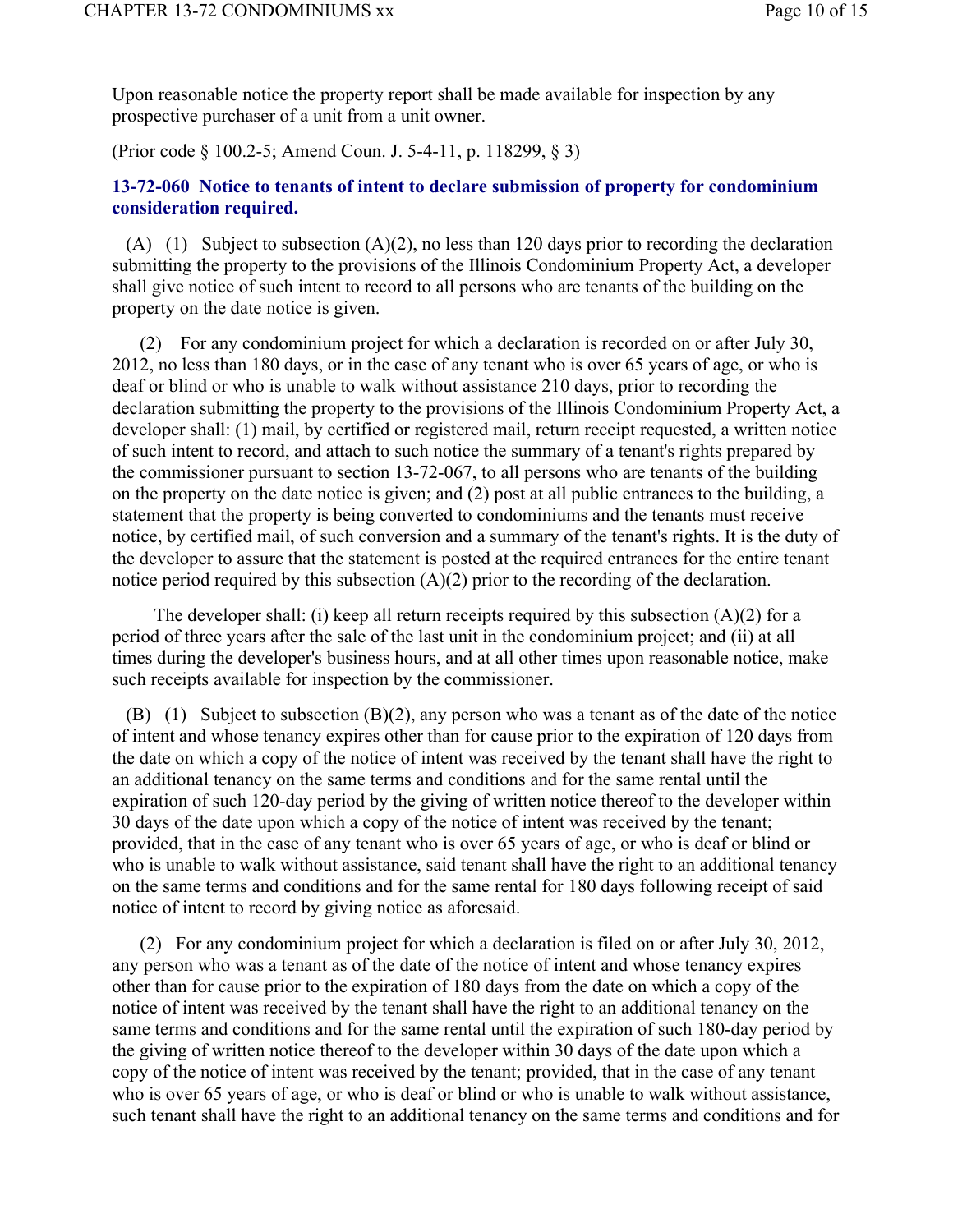the same rental for 210 days following receipt of said notice of intent to record by giving notice as aforesaid.

(C) (1) Subject to subsection  $(C)(2)$ , during the period of 120 days following his receipt of the notice of intent, and during a period of 180 days following his receipt of notice of intent in the case of any person who is over 65 years of age, or who is deaf or blind or who is unable to walk without assistance, any person who was both a tenant on the date of the notice of intent and a current tenant shall have the right of first refusal to purchase his unit.

 (2) For a condominium project for which a declaration was recorded on or after July 30, 2012, during the period of 180 days following the receipt of the notice of intent, and during the period of 210 days following the receipt of notice of intent in the case of any person who is over 65 years of age, or who is deaf or blind or who is unable to walk without assistance, any person who was both a tenant on the date of the notice of intent and a current tenant shall have the right of first refusal to purchase his unit.

 (3) The tenant must exercise the right of first refusal, if at all, by giving notice thereof to the developer prior to the expiration of 30 days from the giving of notice by the developer to the tenant that a contract to purchase the unit has been executed. Each contract for sale of a unit shall conspicuously disclose the existence of, and shall be subject to, such right of first refusal. The statement in the deed conveying the unit to a purchaser to the effect that the tenant of the unit either waived or failed to exercise the right of first refusal or had no right of first refusal with respect to the unit shall extinguish any legal or equitable right or interest to the possession or acquisition of the unit which the tenant may have or claim with respect to the unit arising out of the right of first refusal provided for in this section. The foregoing provisions shall not affect any claim which the tenant may have against the developer for damages arising out of the right of first refusal provided in this section, nor shall it affect the penalties provided in Section 13-72- 110 hereof.

 (D) No occupied unit shall be shown to any purchaser or prospective purchaser for 30 days after notice of intent to record, as provided herein, is given.

 (E) Except as provided in subsections (A) and (F), any notice provided for in this section shall be given by a written notice delivered in person or mailed, certified or registered mail, return receipt requested, to the party who is being given the notice.

 (F) Before the execution of any written or oral rental agreement entered into: (i) on or after January 1, 2012; and (ii) after the notice of intent to convert has been sent pursuant to subsection (A), the landlord shall give a written notice to a prospective tenant that the property has been submitted to the provisions of the Illinois Condominium Property Act and the building is being converted to condominiums. The written notice shall be attached to the written rental agreement, and in the case of an oral agreement, the written notice shall be given to the prospective tenant; provided that this provision shall not apply to the renewal of any lease for which the tenant has received notice pursuant to subsection (A).

(Prior code § 100.2-6; Amend Coun. J. 5-4-11, p. 118299, § 3; Amend Coun. J. 11-16-11, p. 13798, Art. X, § 3)

### 13-72-065 Tenant relocation assistance.

 For any building containing residential rental units that is being converted to a condominium project and for which a declaration is recorded on or after July 30, 2012, a qualified tenant may,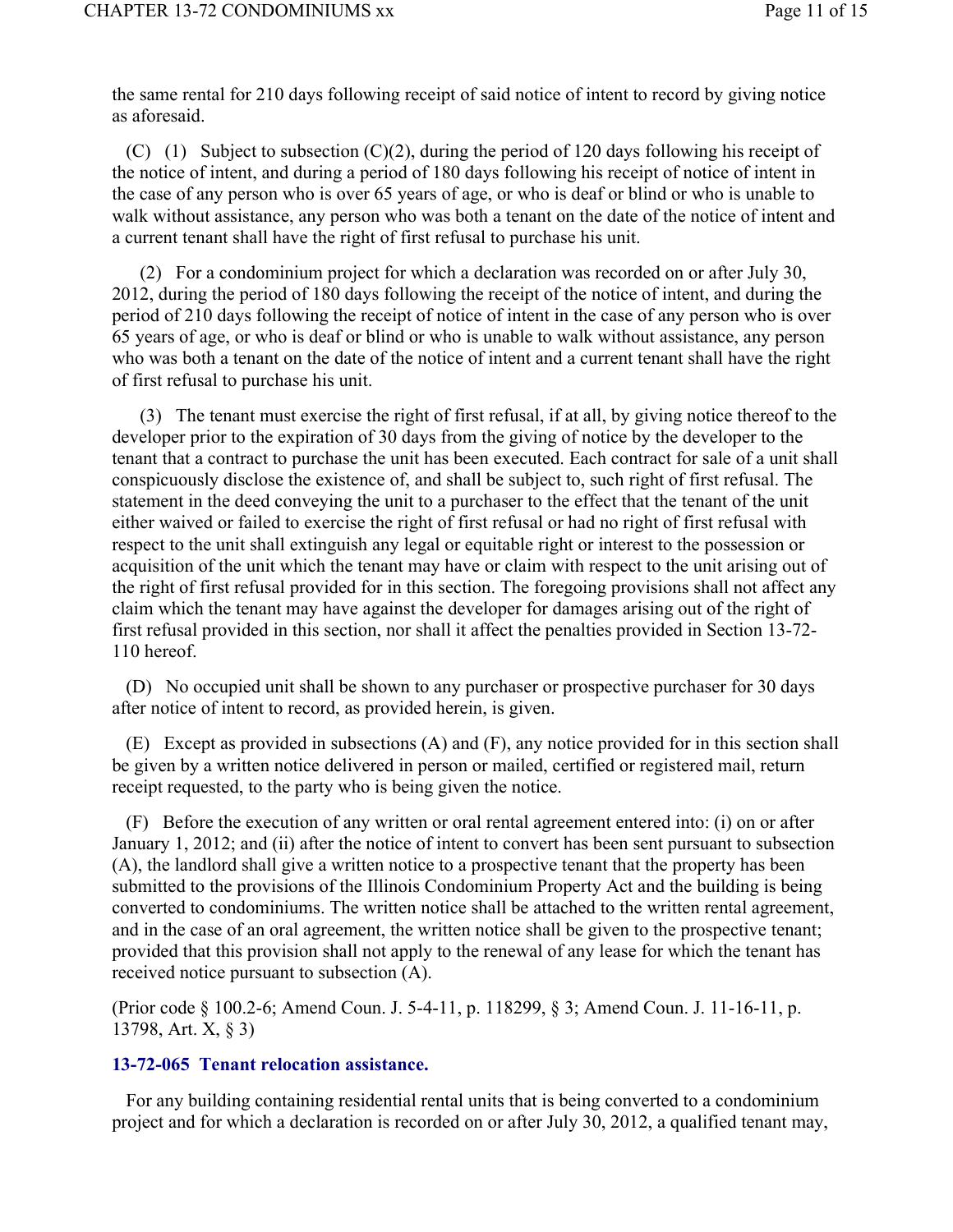at the tenant's option, receive relocation assistance. If such qualified tenant exercises the option for relocation assistance, the landlord of such building shall provide the qualified tenant with relocation assistance, as follows:

 (A) The landlord shall pay to a qualified tenant who exercises the option for assistance a onetime relocation fee of \$1,500.00; provided that if the tenant's one month's rent is greater than \$1,500.00, the landlord shall pay to the tenant one month's rent at the highest rent charged to that qualified tenant for that rental unit, or \$2,500.00, whichever is less; provided further, that if a rental unit is occupied by two or more qualified tenants, the landlord's total liability to all the qualified tenants of the rental unit shall be no more than if the rental unit was occupied by one qualified tenant.

 (B) The landlord shall pay the relocation fee to the qualified tenant no later than 7 days after the day of complete vacation of the rental unit by the qualified tenant. The relocation fee shall be paid by certified or cashier's check payable to the qualified tenant.

 (C) The relocation fee shall be in addition to any damage, deposit or other compensation or refund to which the qualified tenant is otherwise entitled.

 (D) No rental agreement may provide that a qualified tenant agrees to waive or forego the rights and remedies provided under this section and any such provision included in a rental agreement is unenforceable.

 (E) The landlord may deduct from the relocation fee all rent due and payable for the rental unit occupied by the qualified tenant prior to the date on which the rental unit is vacated, unless such rent has been validly withheld or deducted pursuant to state, federal or local law. The landlord shall not retain all or any part of the relocation fee for the payment of any other amount, including without limitation, for any damage to the premises or for any other violation or breach of a rental agreement.

(F) The landlord shall not be liable to pay the relocation fee to any qualified tenant:

 (1) who exercises the right to purchase the rental unit, or another unit within the same building or condominium project;

(2) against whom the landlord has obtained a judgment for possession of the rental unit;

 (3) who fails to provide the landlord with the written evidence, as provided in rules and regulations, to prove household income; or

(4) who fails to exercise the option for relocation assistance.

(G) For purposes of this section only, the following definitions apply:

 "Household" means, collectively, all the persons who occupy a residential rental unit as their primary residence.

 "Household income" means the combined income of the members of a household for the calendar year preceding the date the notice of intent was given.

 "PMSA Median Income" means the Primary Metropolitan Statistical Area median income for the Chicago-Naperville-Joliet, Illinois, Metropolitan Fair Market Rent Area, as determined by the United States Department of Housing and Urban Development from time to time.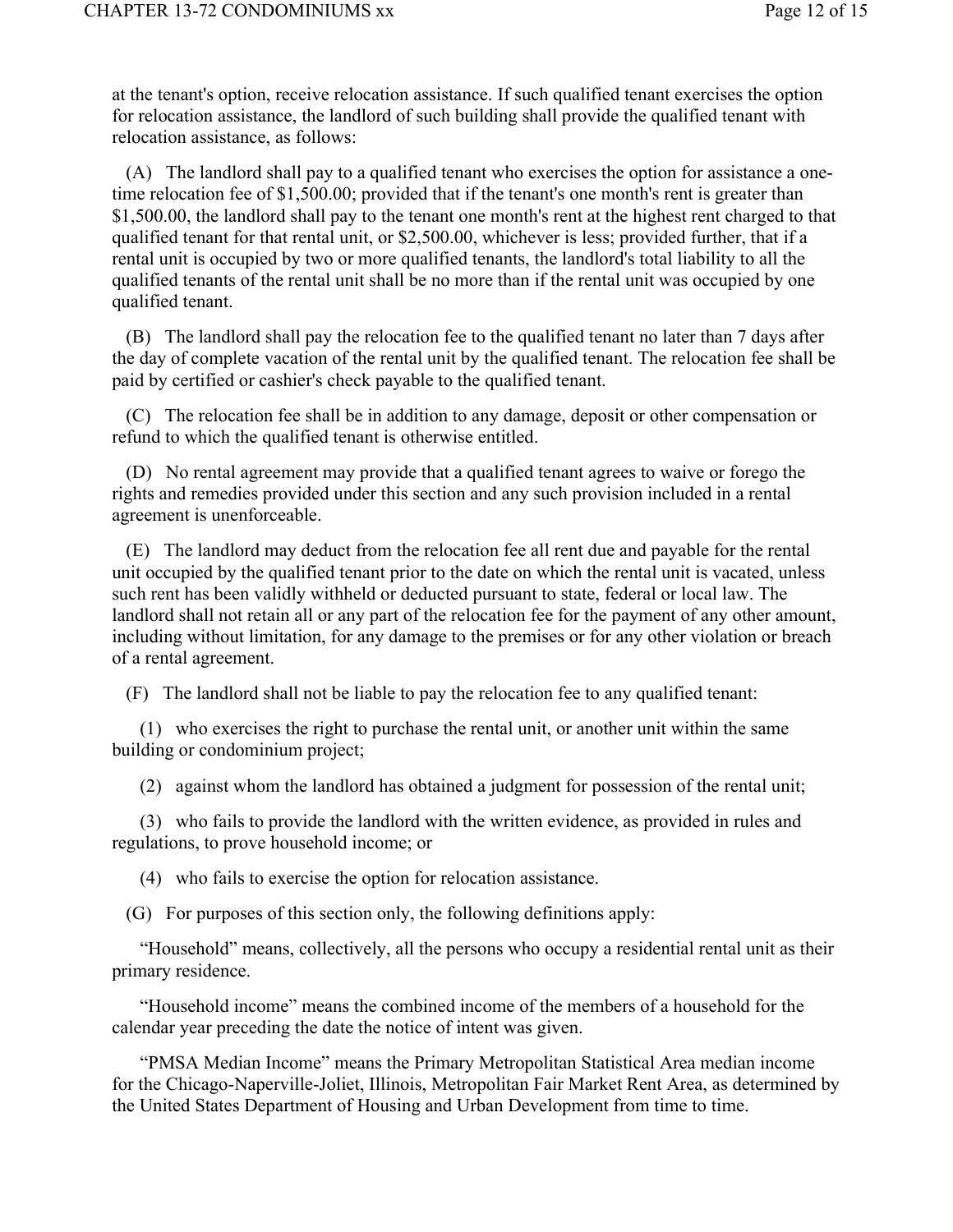"Principal residence" means a tenant's primary or chief residence that the tenant actually occupies on a regular basis.

"Qualified tenant" means a tenant:

(1) who is entitled to receive the notice of intent pursuant to Section  $13-72-060(A)(2)$ ;

 (2) who has a rental agreement to occupy a residential rental unit as the tenant's principal residence in a building that is being converted into a condominium project that is subject to the provisions of this section; and

(3) with a household income of no greater than 120% of the PMSA Median Income.

 "Residential rental unit" means a dwelling unit for which a tenant has a rental agreement to occupy the dwelling unit as the tenant's principal residence.

 "Dwelling unit" and "rental agreement" have the same meaning ascribed to those terms in Section 5-12-030.

(Added Coun. J. 5-4-11, p. 118299, § 3; Amend Coun. J. 11-16-11, p. 13798, Art. X, § 3)

### 13-72-067 Summary of a tenant's rights.

 The commissioner shall prepare a summary of this chapter, describing the rights, obligations and remedies of landlords, tenants and developers hereunder.

(Added Coun. J. 5-4-11, p. 118299, § 3)

#### 13-72-070 Participation in recreational facilities not owned in fee by unit owners.

 The developer may not require, nor, except as established by the board of managers following assumption of control by unit purchasers, may the condominium bylaws require that a unit owner be a member of or participate in recreational or similar facilities which are not owned in fee by the unit owners or by an association in which they are members, individually or through the board of managers.

(Prior code § 100.2-7)

#### 13-72-080 Examination of records by unit owners.

 (a) Any person with custody and control of the records described in this subsection (a) shall, within 10 business days of a unit owner's written request, provide for inspection a condominium association's:

(1) declaration, bylaws, and plats of survey, and all amendments of these;

(2) the rules and regulations of the association, if any;

 (3) articles of incorporation of the association and all amendments to the articles of incorporation;

 (4) minutes of all meetings of the association and its board of managers for the immediately preceding 7 years;

(5) current policies of insurance of the association;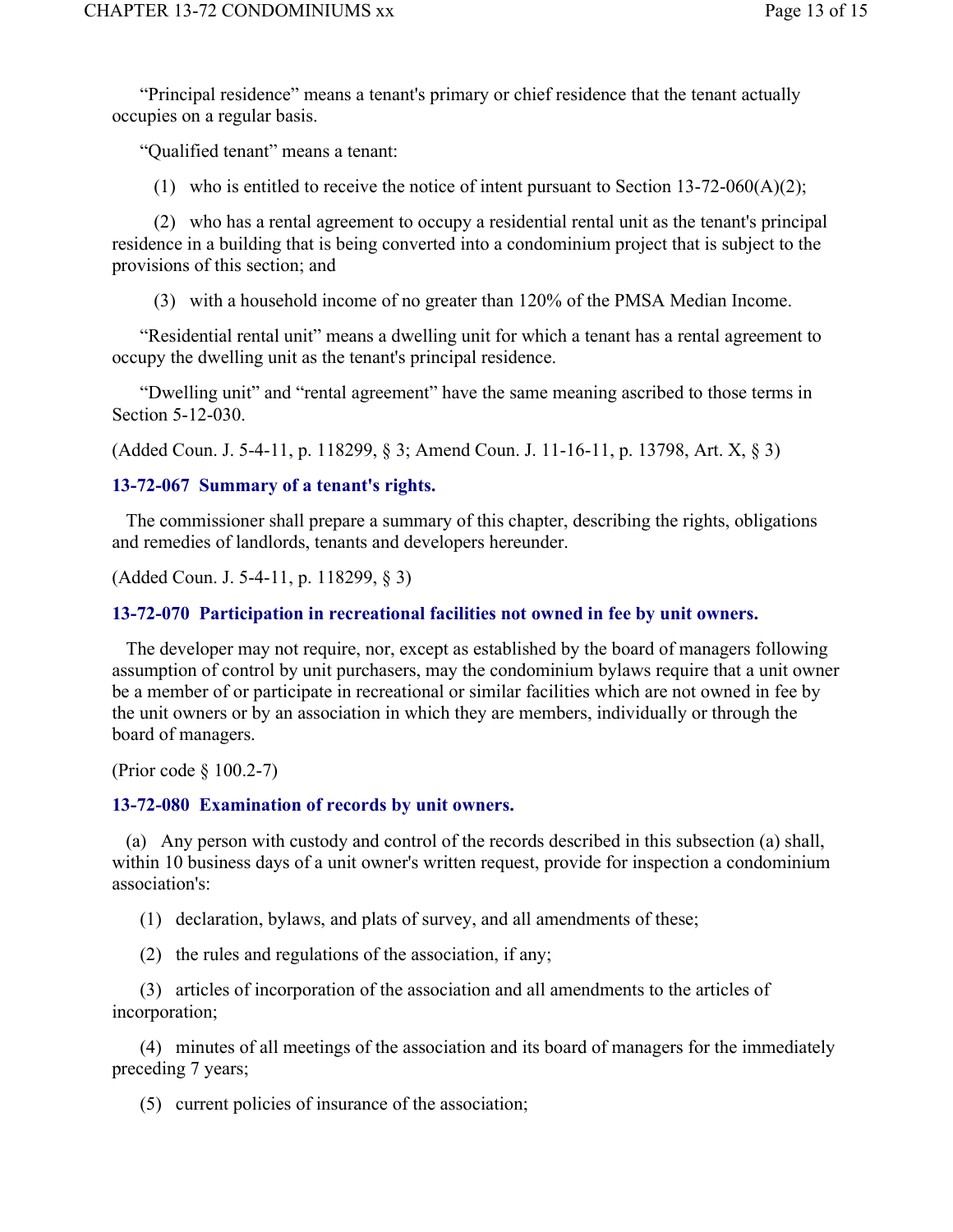(6) contracts, leases, and other agreements then in effect to which the association is a party or under which the association or the unit owners have obligations or liabilities;

 (7) books and records for the association's current and 10 immediately preceding fiscal years, including but not limited to itemized and detailed records of all receipts, expenditures, and accounts.

 (b) The board of managers of every association shall maintain at the association's principal office a current listing of each unit owner's personal information, including the names, addresses, email addresses, telephone numbers, and weighted vote of all members entitled to vote.

 (c) No unit owner, with the exception of those on the board of managers of the association, shall have the right to inspect, examine, or make copies of the unit owners' email addresses and telephone numbers from records described in subsection (b) of this section. A condominium association may choose to opt out of this subsection by a 2/3 vote of all unit owners, in which case the pertinent provisions of Section 19 of the Illinois Condominium Property Act (codified at 765 ILCS 605/19) shall apply.

 (d) Nothing in this section shall be construed to prohibit the board of managers of the association from allowing unit owners to inspect, examine, or make copies of the records of the association containing the names, addresses, weighted vote of members entitled to vote, or ballots and proxies pursuant to Section 19 of the Illinois Condominium Property Act (codified at 765 ILCS 605/19), provided that unit owners' email addresses and telephone numbers are redacted from such documents. Provided, however, such redaction is not required if a condominium association chooses to opt out of subsection (c) as provided in that subsection.

(Prior code § 100.2-8; Amend Coun. J. 5-4-11, p. 118299, § 3; Amend Coun. J. 11-8-12, p. 38872, § 225; Amend Coun. J. 1-15-14, p. 72919, § 1; Amend Coun. J. 3-28-18, p. 73301, § 1; Amend Coun. J. 5-25-18, p. 77772, § 1)

#### 13-72-085 Reserved.

Editor's note – Coun. J. 11-16-11, p. 13798, Art. X, § 3, repealed § 13-72-085, which pertained to condominium registration.

#### 13-72-090 Administration and enforcement of chapter.

 The commissioner shall administer this chapter and may adopt rules and regulations for the effective administration of this chapter.

 The commissioner shall enforce any provision of this chapter by instituting an action with the department of administrative hearings or by the corporation counsel through injunction or any other suit, action or proceeding at law or in equity in a court of competent jurisdiction.

 Any information, receipt, notice, or other document required under this chapter shall be open for inspection and review by the commissioner at any reasonable time.

(Prior code § 100.2-9; Amend Coun. J. 11-19-08, p. 47220, Art. V, § 5; Amend Coun. J. 5-4-11, p. 118299, § 3; Amend Coun. J. 11-16-11, p. 13798, Art. X, § 3)

### 13-72-100 Rights, obligations and remedies.

 The rights, obligations and remedies set forth in this chapter shall be cumulative and in addition to any others available at law or in equity. A person may bring a private cause of action